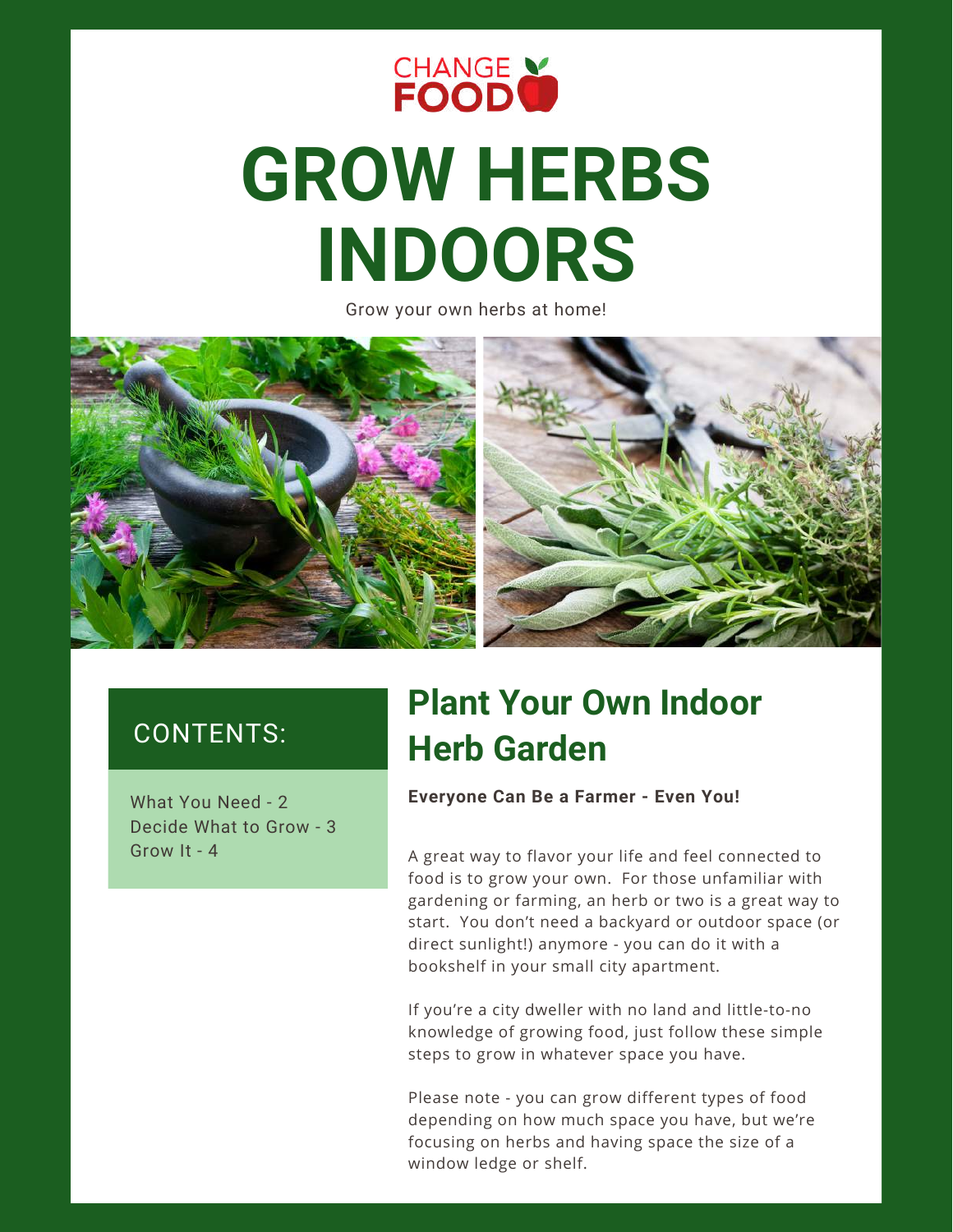### **Steps**

- Choose your space
- Decide what to grow
- Grow it!

### **What You Need**

- Light
- Organic potting mix
- Organic seaweed fertilizer
- Pot
- Scissors
- Seeds or starter plant
- Water

#### It's that simple!













## **Choose Your Space**

If you get a lot of sunlight, a window ledge could be a good option. If not, you'll need to invest in some lights and find a place in your apartment or house that has air circulation. A windowless kitchen is fine; the kitchen cupboard is not.

Herbs do best growing at a temperature of 65 to 75 degrees, basically the temperature we like.

#### *Window Ledge*

- Herbs need 6 to 8 hours of bright sunlight a day, so make sure your window gets a lot of sun. For best results, grow in a window that has southern or southwestern exposure.
- The temperature next to a window will be more extreme than the thermostat in the house - so in cold weather, the temperature next to the window will be much colder than the rest of the house; when hot outside, the plant will get warmer. You must take this into consideration when growing plants by windows so they don't freeze or burn.
- Once a week, turn the plant so it grows evenly.

*Plants grow best in windows with southern or southwestern exposure.*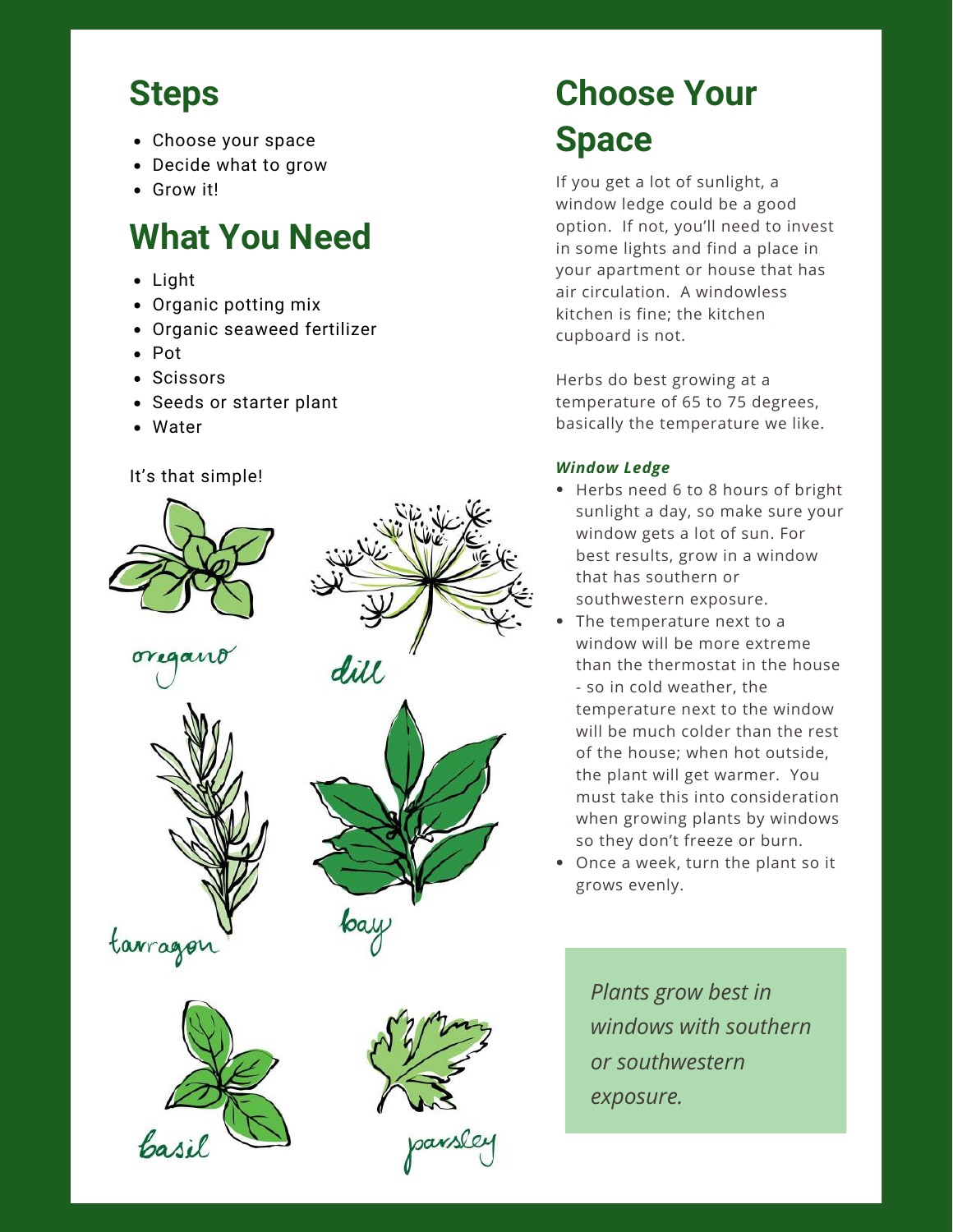This is common sense, but don't grow an herb you don't like the taste of or don't normally eat unless you are committed to trying/using it - or you decide to grow for other people.

Don't want to spend money on plants or seeds? Check out www.PlantSwap.org or www.Freecycle.org to see if your neighborhood swaps and/or gives away plants and/or seeds. You can also look to see if there is a Facebook Group for the Buy Nothing project in your neighborhood. (Buy Nothing is a great resource to look for, trade, and find things from your neighbors for free!)











chives

### **Decide What to Grow**

*If you're new to growing, basil and/or mint are good plants to start with.*

Make sure whatever plant you decide to grow is a dwarf variety - you should be okay with any of the herbs. The easiest to grow are:

- Basil (though not on a window ledge - they like warmth)\*\*
- Chives
- Cilantro\*
- $\bullet$  Dill\*
- Lemon Balm\*\*
- Lemongrass
- Mint (Peppermint is easier than spearmint)\*\*
- Parsley (If growing from seed, soak in water first to crack the coat)
- Rosemary
- Thyme

Herbs that might be more of a challenge include:

- Marjoram
- Oregano\*\*
- Sage
- $\bullet$  Stevia\*\*

You could also try microgreens and/or sprouts.

\*- plant does not grow back after clipping so it needs to be constantly replanted (not the best for a window or indoor garden)

\*\* - best herbs to grow from a cutting (see "Growing from a Cutting")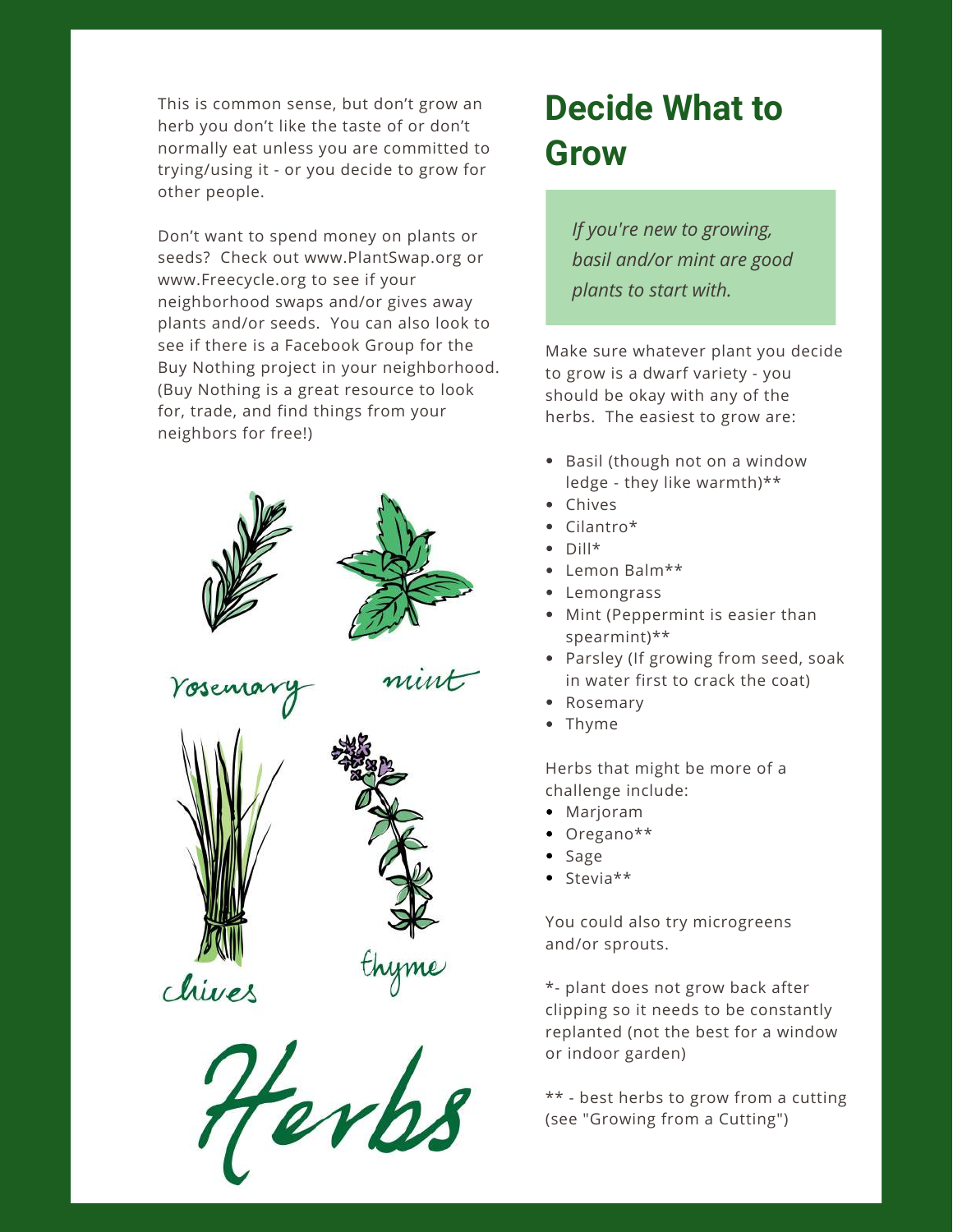### **Grow It!** *Growing from <sup>a</sup> Cutting*

You can grow from seed, from cuttings, or by using a starter plant. It's best not to bring in plants or starters from outdoors - it's much harder for plants to adapt to being indoors if they were started outdoors. Also, you greatly reduce the risk of bringing in any pests.

#### *Growing from Seed*

If growing from seed, you can start your plant in a small container like an old egg carton or cleaned and disinfected yogurt cup. When the herb is 2-4 inches high, transplant it to a pot 6-12 inches deep and at least 6 inches wide. It may take a couple months before you have any herbs to harvest so patience is needed.

Fill each container with damp organic potting mix to about 1 inch from the rim. Sprinkle 3 - 5 seeds on top of the soil. Cover the seeds with a dusting of potting mix and pat down gently. Cover with a plastic bag, to retain moisture. (See *Growing from Starter Plant* section below for more tips.)

For more detailed instructions, visit The Spruce's guide on starting from seed indoors.

(https://www.thespruce.com/success ful-start-seed-indoors-1402478)



Soft stemmed plants such as basil and mint grow easily from a cutting. All you need is a four to six inch piece of the herb from another plant, some water, and a glass jar (or container). Dark glass is preferred. Cut at an angle, just below the part where two leaves meet the stem - this is called the node. Remove all leaves from the bottom 2/3 of the clipping.



You can use a cutting from your own plant or a neighbors (get permission please!) Your best option is to use a cutting from another plant that was grown indoors.

Plant the cutting in soil once it's sprouted roots 2" or longer. Soil is preferable, but if that isn't possible, you can keep the plants in water. Just make sure to change the water frequently.

Even though you only need to snip a bit of the herb and put it in water, there are several best practices, so please visit Learning Herbs

(https://learningherbs.com/skills/herbsfrom-cuttings/) for detailed information on best ways to grow herbs in water or watch the video at

https://www.youtube.com/watch? v=IVjCh28QYsA to learn how to root and plant basil.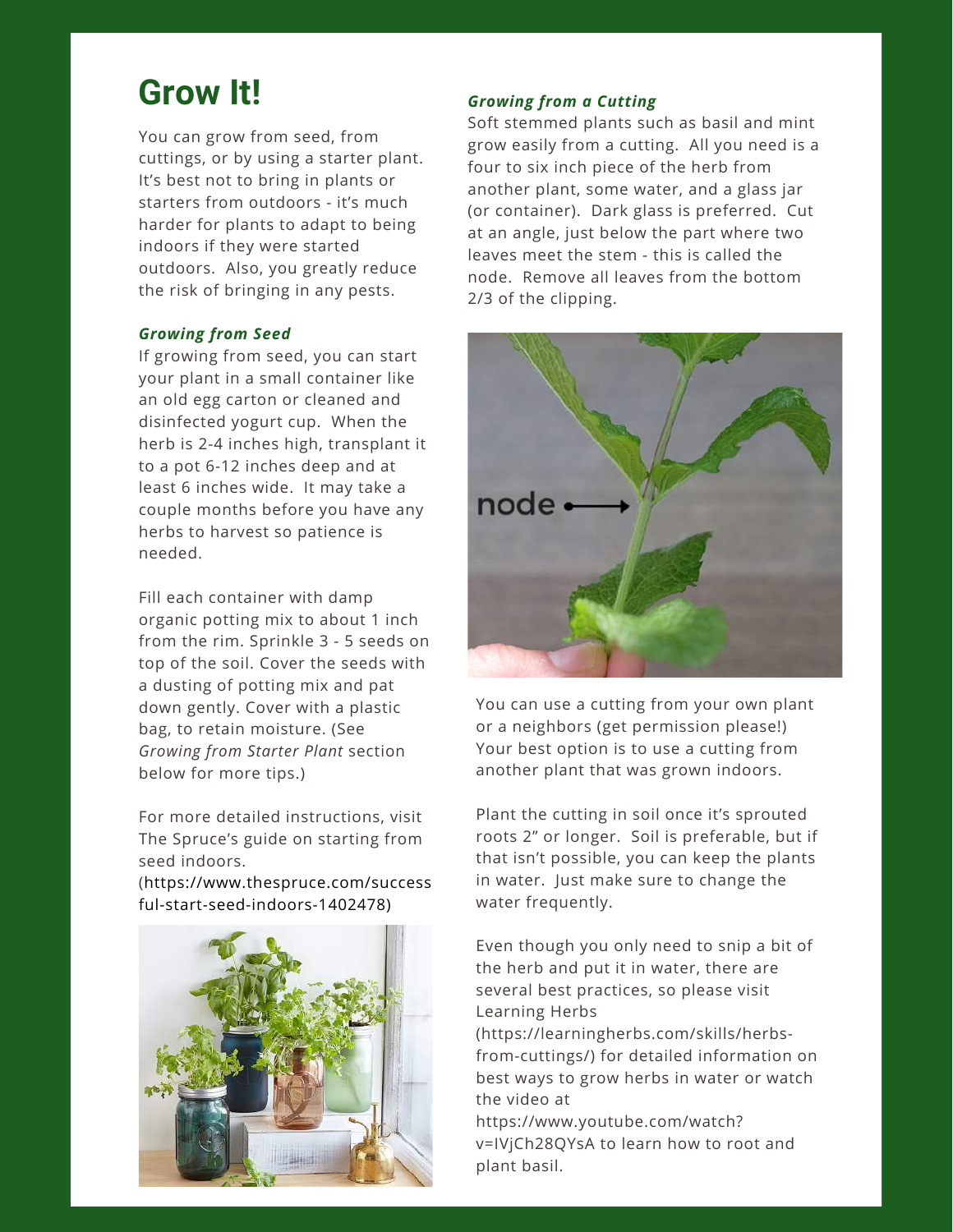#### *Growing from Starter Plant*

You can find starter plants at your local gardening store or even at some grocery stores. Try to avoid big box stores and go to a local gardening center or store. This isn't the most populated site, but check out Local Grown Plants

(www.localgrownplants.com/find/) for locally owned garden centers in your area.

The starter plant doesn't always come in a pot either - Whole Foods O Organics brand sells living basil in a flat plastic container. When you open the lid, the full root bulb is still intact. You can take it home and plant it. Grocery stores also often have actual plants of basil. In addition, if you root a cutting in water (like with basil), it will become a starter plant that you can put into soil.



### **Light**

Light is the most important part of growing herbs - the flavor depends on the quality and quantity of light the plant gets. If you can't get direct sunlight, full spectrum LED grow lights are the best option. (Full spectrum plasma LEDs are the best but are very expensive.)

Additionally:

- The plants need 12-16 hours a day of full spectrum lighting.
- Do not go over 16 hours because they also need at least 8 hours of darkness for proper photosynthesis.
- Place lights 6-8 inches above the plants. You can move the light even closer if you'd like - it's very hard to burn plants with LED lighting.
- There are many types of full spectrum LED lights to choose from either online or at a local gardening/hardware/home store. We suggest you look for LED full spectrum grow lights with a desk clip, flexible gooseneck and timer. You can find them for around \$30.



- LED lights do not get hot which is one great reason to use them. Looking for 'grow' lights will also ensure the light has the full spectrum the plants need.
- You can get lights with a timer or purchase a timer for under \$10. The timer plugs into the wall, and you plug the light into the timer. Using a timer takes away any worry about enough or too much light.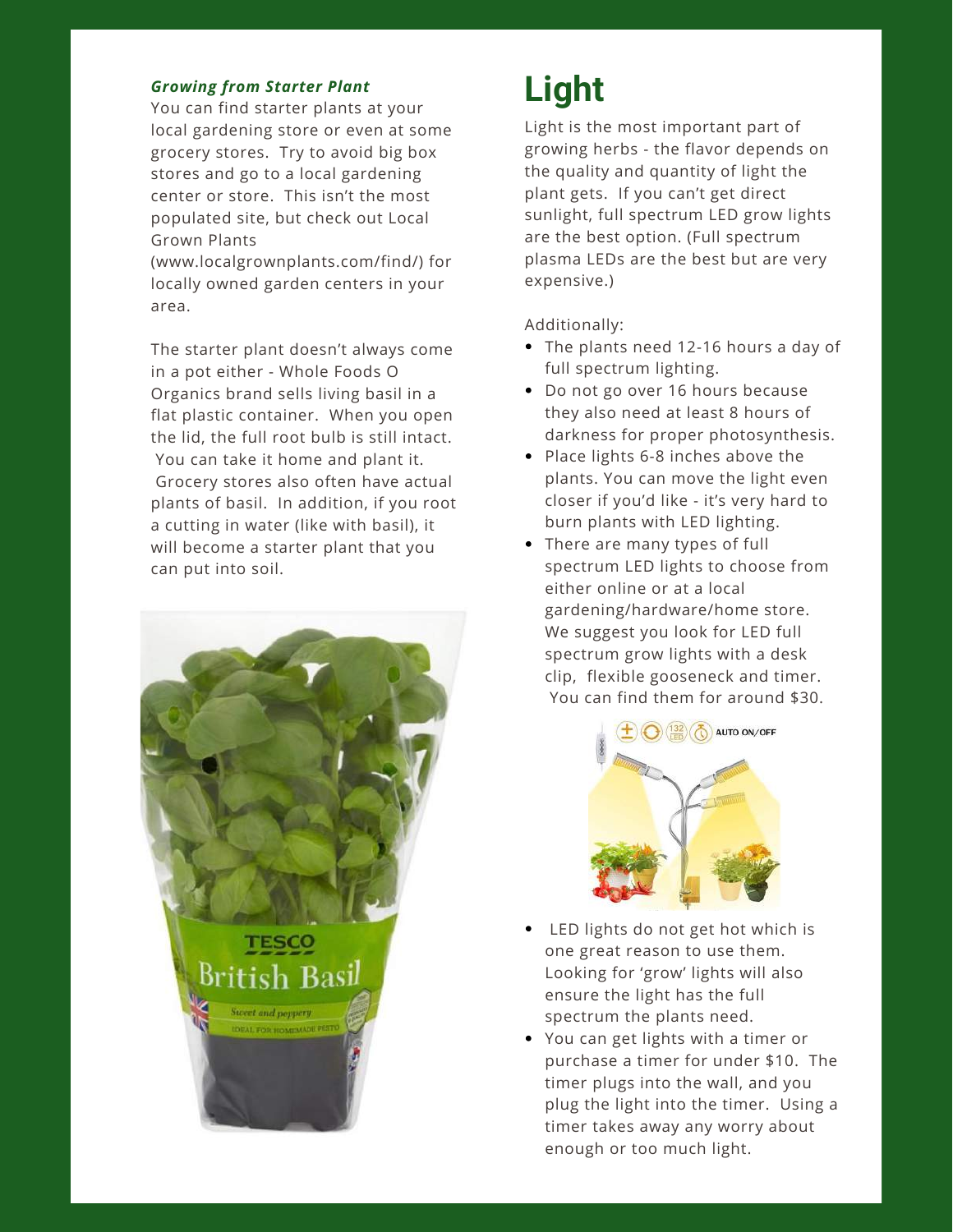If you really don't want to think about it, you can also purchase herb garden kits that include the planters, lights, timer, self watering mechanism, growing medium and seeds. If you absolutely have to, it's okay, but we suggest you just buy the grow lights. You want to grow your plants in soil for optimum nutrition (the kits we reviewed tended to be hydroponic or had a special growing medium - not soil). You also want terra cotta pots to plant them in. A grow light alone gives you more options.

If you're worried about the initial cost of setting up an indoor herb garden, think long term. Not only will you have amazing fresh herbs literally at your fingertips, you'll save money over time if you factor in the cost each time you buy herbs.

### **The Pot**

When using a starter plant, start with a 6 - 12 inch pot. If you're unsure, go for a bigger size - the more room oxygen has to flow around the plant, the faster it will grow.

#### *Tips for choosing the right pot:*

Make sure the pot has a drainage hole at the bottom. This is very important. Putting a small piece of screen or even coffee filter over the drainage hole can help keep soil in the pot.

- Terra Cotta is the preferred material because it breathes, allowing more oxygen into the plants roots. If you use plastic or another material that doesn't breathe, you might not need to water the plant as much.
- Be careful with the saucer if it's terra cotta, make sure it's coated so water doesn't absorb through or make sure to put another waterproof saucer under it so you don't ruin your shelf.
- To give even better drainage, put pebbles in the saucer (NOT the pot, but in the saucer. Pebbles in the pot can worsen drainage.)



- As mentioned, use a 6 inch pot minimum 6 inches wide and 6 inches deep. If you are planting more than one plant in the pot, opt for a larger size, like 12 inch. Do not plant too many plants in one pot - the roots can overgrow and suffocate the plants.
- Best practice is to only plant 1 type of herb in a pot. For example, 3 basil plants in a 12" wide and 10" deep (or more) pot will work well. Otherwise, you might suffocate the roots and slow down growth.

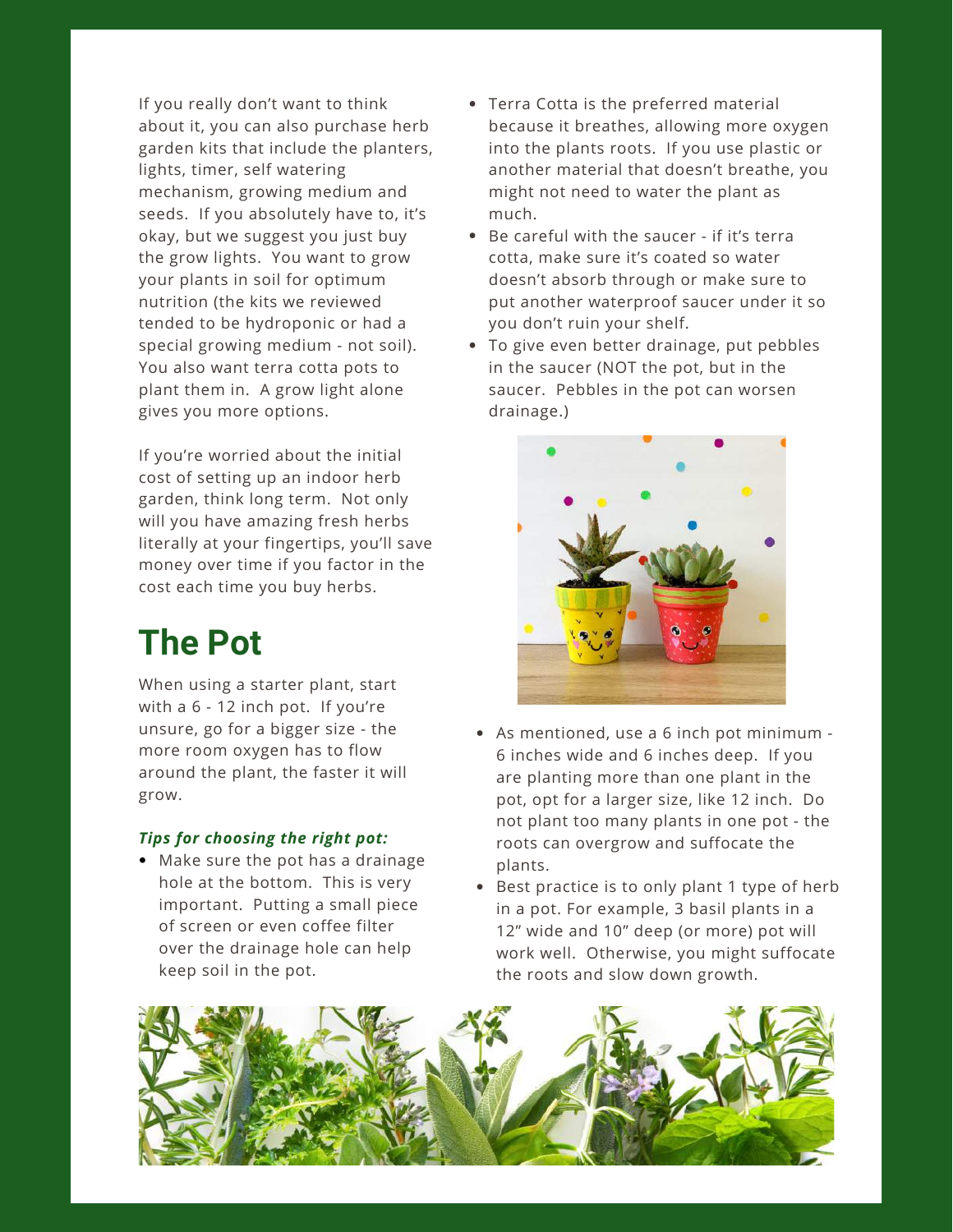### **Soil**

- Do not use soil from outside. It's most likely too heavy and compact and can smother roots. It could also bring in pests or fungus.
- Use organic potting soil. This can be tricky because the term "organic" on the package doesn't mean it's certified organic - soil cannot be certified. But, you can search the Organic Materials Review Institute (OMRI) page https://www.omri.org/ubersearch - to see what potting soils are used to grow organic food. Simply type "potting soil" into the search bar.
- Good air circulation is important in order to keep fungus away so you need to keep the plants in a room with good air circulation, such as most any room in your house (but not the closets).

### **Planting**

- Add 2-3" of potting soil into the pot.
- Remove the plant from its original pot and loosen the roots.
- Place it in the new container with the roots flared out.
- Finish filling with the potting mix, then gently pat down the soil. If you pack the soil too hard, the roots won't be able to spread out and will affect plant growth.
- Water immediately after patting down soil. Do not overwater.
- Leave a 1" space at the top of the pot.



*Visit OMRI.org to find potting soil used by organic growers.*

### **Watering**

- You need to learn to read your plants. This will take a little time, but you'll soon understand how your plant is feeling and if it needs water. Until then...
- Try the finger test. If you put your finger into the soil an inch or two (not on top) and it's damp, do not water. If it's dry, then water.
- Always water the soil around the herb—never water over the leaves (unless you are flushing salts or aphids from them). This could promote mildew and disease.
- Water enough to fill an amount 1/3 of the pot the herb is in.
- Make sure the water is room temperature.
- If your water runs out into the saucer, keep it there for 1 hour. After an hour, discard any remaining water from the saucer.
- Watch the plant. If the leaves start drooping, they most likely need water. Test the soil.
- Yellow leaves mean you're watering too often. The most common way plants die is by overwatering.
- If you're ever unsure, it's probably better to err on the side of not watering. Plants do not like too much - which is why drainage is so important.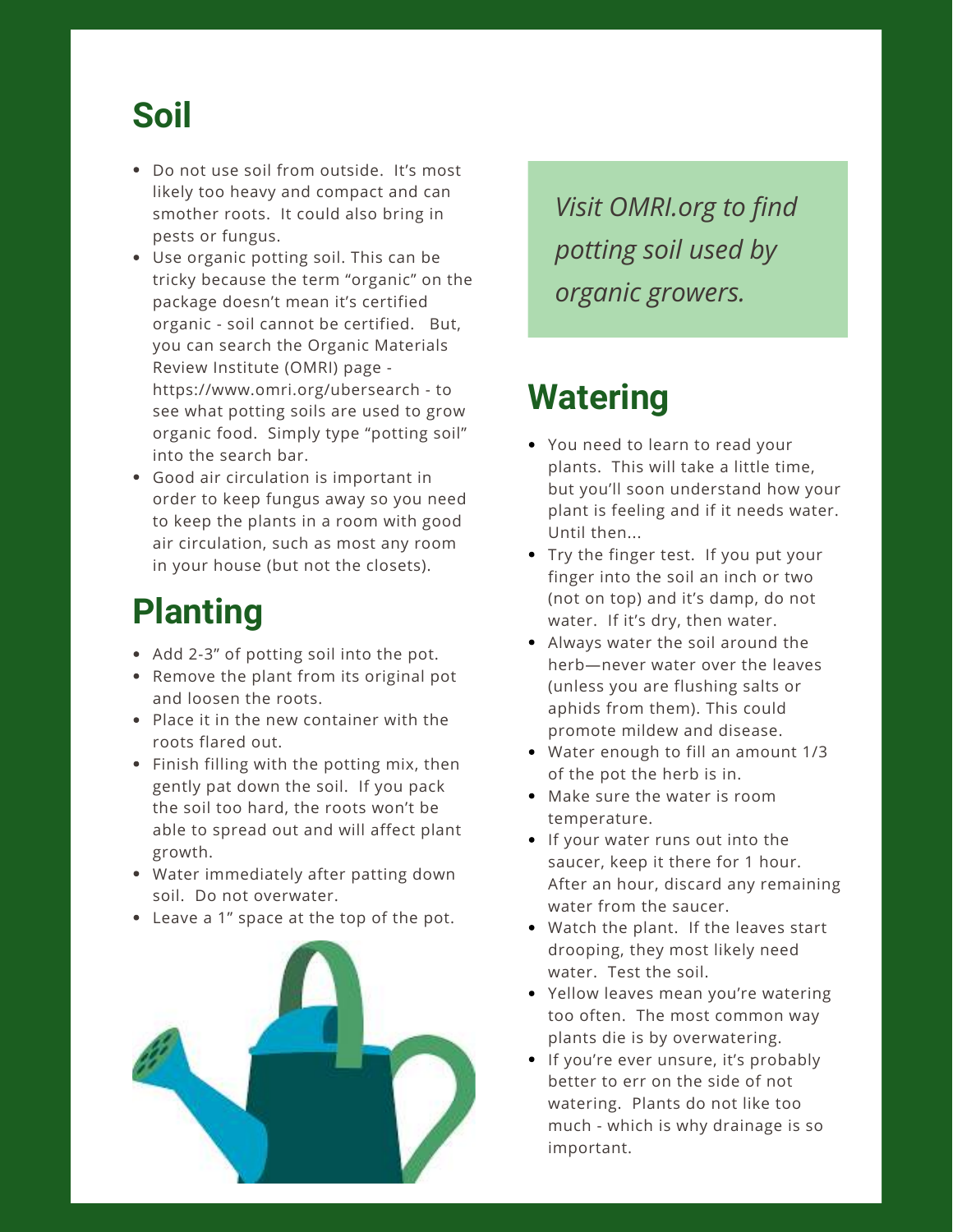### **Fertilizer**

- Herbs don't need much fertilizer. Too much can cause too many leaves and less flavor.
- If you choose to fertilize, a weak seaweed fertilizer every couple of weeks is fine. Just make sure the fertilizer is water soluble. Use a fine mist and spray on both sides of the plant leaves until water drips off plants absorb fertilizer better through their leaves. Applying seaweed fertilizer this way can help protect the plants. (This type of fertilization is called foliar feeding and is a bit controversial among gardeners, though it will work well.)
- Seaweed has various micronutrients and provides many benefits to your plants. Kelp is usually the main form used. You can make your own if you have access to kelp just put some in water and cover with an airtight lid. Let stand for a few weeks or months. Warning - it will smell bad.
- Alternatively, you can buy liquid kelp fertilizer, just make sure you buy an organic product. It's important the seaweed is not processed with heat or high pressure, or contain toxic chemicals like potassium hydroxide and sodium hydroxide. You also want seaweed that is sustainably harvested. We do not endorse products, but Neptune's Harvest seaweed fertilizer kept popping up in our research.





- Even though it might seem simplest, we suggest you not use Miracle Gro products from Scott's - they might have a couple items certified through OMRI, but they are the exclusive licensee for Monsanto's RoundUp (glyphosate) and are one of the companies that sell products with ingredients like glyphosate, dicamba and atrazine. As of July 2019, there were over 18,000 lawsuits against Monsanto and glyphosate. Scott's is the exclusive agent to market and promote Monsanto's RoundUp. Please do some research and decide for yourself.
- If you forget to fertilize, don't worry. Simply skip that week or month and get back to your regular schedule the next time. Too much fertilizer can cause excess nitrogen and salts which could harm the plants, so you don't want to over-fertilize.
- If you want extra credit and are very enthusiastic, you can give your plants a good wash in the sink every month or couple of months to get any salt buildup out of the soil. Run water over the plant and allow excess water to drain out. Wash the plant again. When it has finished draining, return it to your window or shelf. This will flush out any salts or buildup in the soil.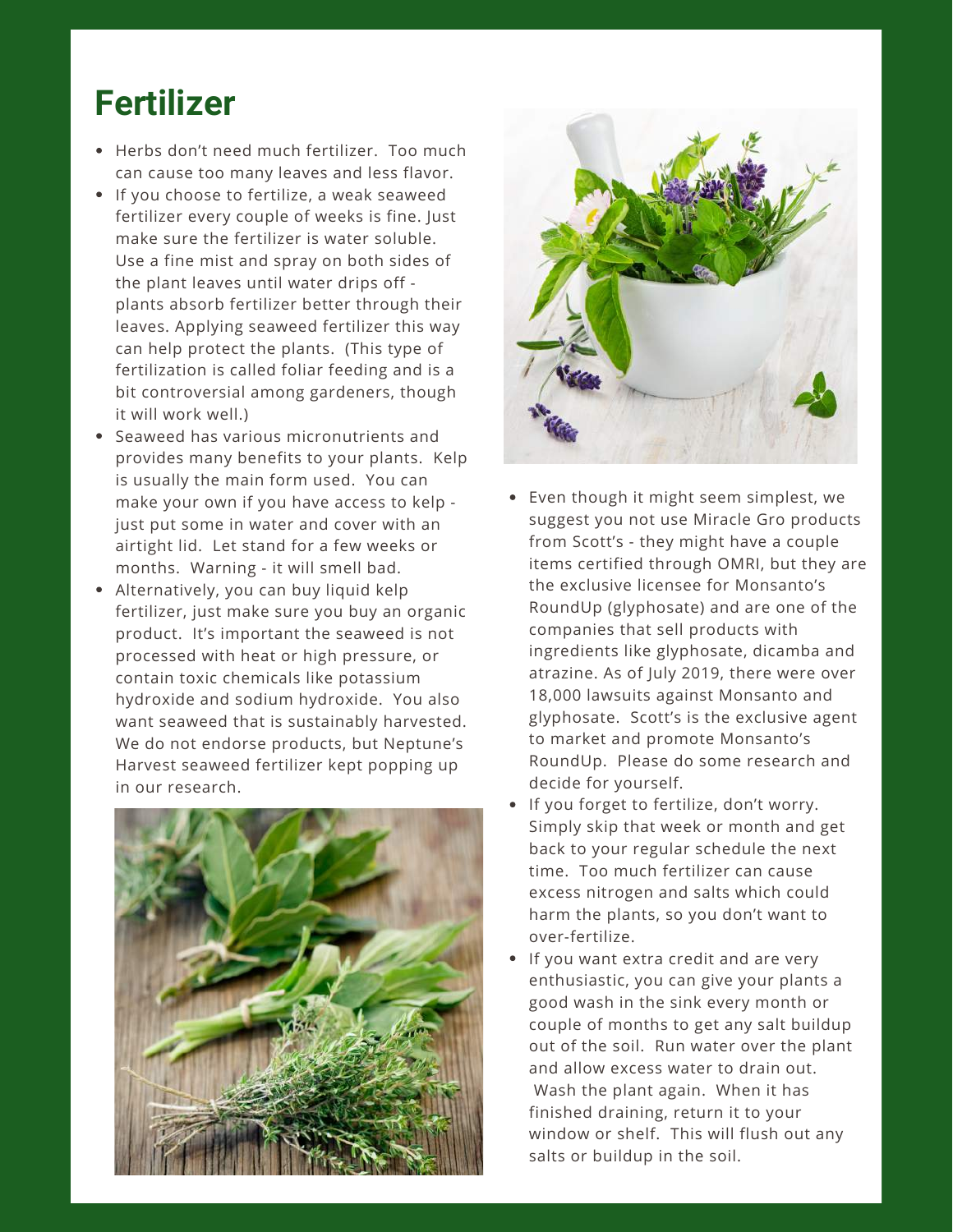### **Pruning**

- Prune your herbs. This is the best and fastest - way to grow full plants. By cutting off parts of the plant, it signals more growth. And, obviously, eat the herbs you've just pruned!
- Do not prune back more than 1/3 of the plant at a time. (Leave 2/3 of the plant.) Also, do not prune until the plant is 6 inches tall.
- Pinch or snip the herbs starting at the top of the plant, making sure to cut clean through the stems. Do not crush them. Cut 1/4 " or 1/2 inch above the leaves.



- Pruning is different from getting a cutting for a starter plant. When pruning, cut just above where the leaves meet the stem so those leaves will grow out into a bushier plant. (For starter cuttings for new plants - say basil plants - you snip just below where the leaves meet the stem and remove stems at the bottom before putting into water.)
- Trim back your herbs so they don't flower. Once that happens, the plant's energy goes into the flowers, not the taste of your herbs, so make sure to pinch off any flower buds you might see sprouting.
- If you want the plants to grow, do not prune more than one third of the plant.
- You can find more pruning tips at http://www.urbancultivator.net/pruneherbs-gardening-result/

### **Plant Care**

- Consider how humid your environment is. Plants love humidity, so if you live in a dry area, line a tray with stones and fill to the top of the stones. Place the herb containers in the tray, making sure not to submerge the plants.
- If the plants are growing longer stems and fewer leaves, they're not getting enough light and are stretching to find more.
- If the leaves are turning yellow, you are overwatering.
- If you see brown spots on the plants, that usually means they're too close to the lights, but this is rare if you use LED lights.
- If you find you have pests, they are usually aphids. Simply put your pot into the sink and run water over it - that should wash them off. If you want to do more, you could spray neem oil or insecticidal soap. You can make your own soap easily by combining one cup of any variety oil (vegetable, corn, etc) with one tablespoon of dishwashing liquid. Just make sure to avoid any washing liquid that contains degreaser, bleach or is for an automatic dishwasher. Mix two teaspoons of the mix with one cup of warm water. Add to a spray bottle and spray away.
- **If you're still unsure, take a photo or put** one or two pests in a sealed container and take to your local nursery or garden store.